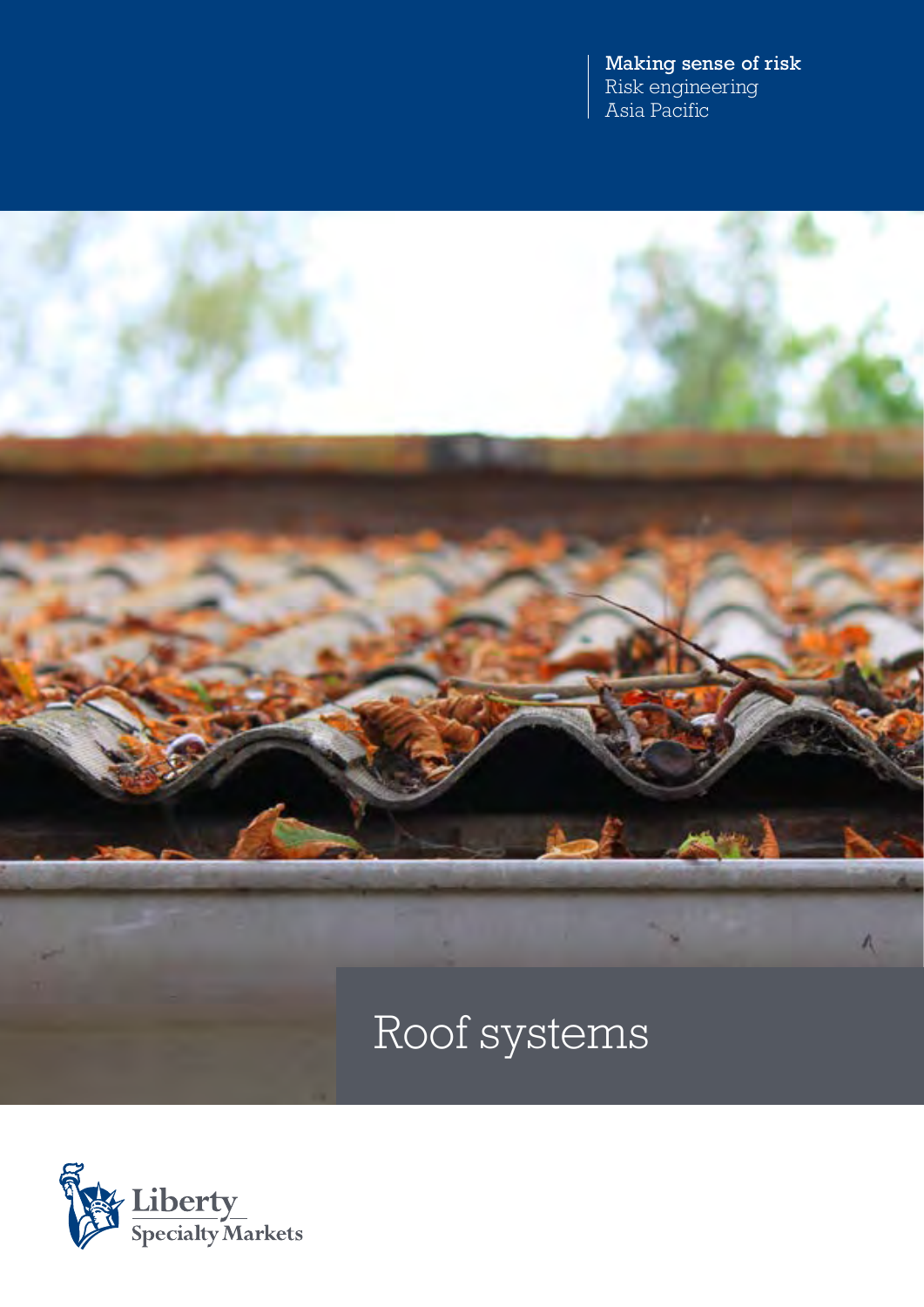# Roof systems

The roof is the main barrier that stands between your business and the elements. Roof systems range from the simple to the complex, and involve diverse materials with different life spans and vulnerabilities to weathering. For any roof to provide effective protection, it must be installed correctly and maintained regularly.

In order to reduce the potential for roof damage at your place of business, it is wise to inspect it regularly, and to do that, it is important to understand the most common types of roof and roofing materials.

## **Roof terminology**

**Ballast:** Smooth, round stones or concrete paver blocks that hold the roof cover - typically a membrane - in place.

**Blisters:** Trapped air pockets under the roof or between layers that can burst and compromise the roof.

**Curb:** A raised frame used to mount mechanical units, such as air conditioning or exhaust fans, or skylights on a roof.

**Felt:** Water-resistant roofing sheets applied between the roof deck and the roofing material. Layers consist of organic or inorganic non-woven fabric that may be coated with bitumen or coaltar pitch.

**Flashing:** Pieces of sheet metal or other material used to strengthen and waterproof certain joints and angles (such as in roof hips and valleys) or where the roof cover comes in contact with a wall, curb or chimney.

**Membrane:** A variety of layered materials used to form a continuous surface for a roof system. A membrane may be the combination of polyester felt, fibre, fibreglass, or a combination of polyester and fibreglass and layers of bitumen, modified bitumen, or other rubberised material. Its purpose is to protect the building from water infiltration.

**Ponding:** Water collecting on a roof for more than 48 hours due to poor drainage. Ponding, also known as standing water, may be caused by insufficient roof slope (in the case of 'flat' roofs or as a result of deflection of the roof), clogged downpipes or drains. Ponding can expose membranes to moisture, delaminate the membrane layers, promote fungal growth and even lead to roof collapse.

**Substrate:** An underlying supporting layer of the roof.

**Wind uplift:** The upward force exerted by wind travelling across a roof. This force varies across the roof and often causes more damage at the perimeter and corners than in the centre of the roof.

## **Types of roof**

The range of roof systems includes: a simple wood deck covered with tiles or shingles; a sloped metal deck with no cover; a steel deck with varying substrates and covers; and so-called 'flat' roofs (which should in fact have a slight pitch).

#### **Built up roof (BUR)**

A BUR consists of layers of reinforcing materials embedded in bitumen and surfaced with a bitumen coating, gravel, granules or a reflective coating. A rough surface coating is preferable to a smooth surface covering, as it protects against hail damage and slows the process of UV oxidation. (Refer to the Liberty document Hail action plan for more information.)

Potential problems:

- Hail damage: Hail may cause tears or perforations in the membrane.
- Cracks: Ultraviolet (UV) rays can cause oxidation and degradation of the bitumen, causing it to lose flexibility and durability and become brittle.
- **Blisters: Soft bubbles form when** moisture is trapped beneath the surface. They are more noticeable on warm days.
- Ridges: Thermal expansion of the roofing material and separation of the underlying insulation from the roof deck can both cause ridges, which if left unchecked can tear the roofing material.
- Combustion: Bitumen is combustible.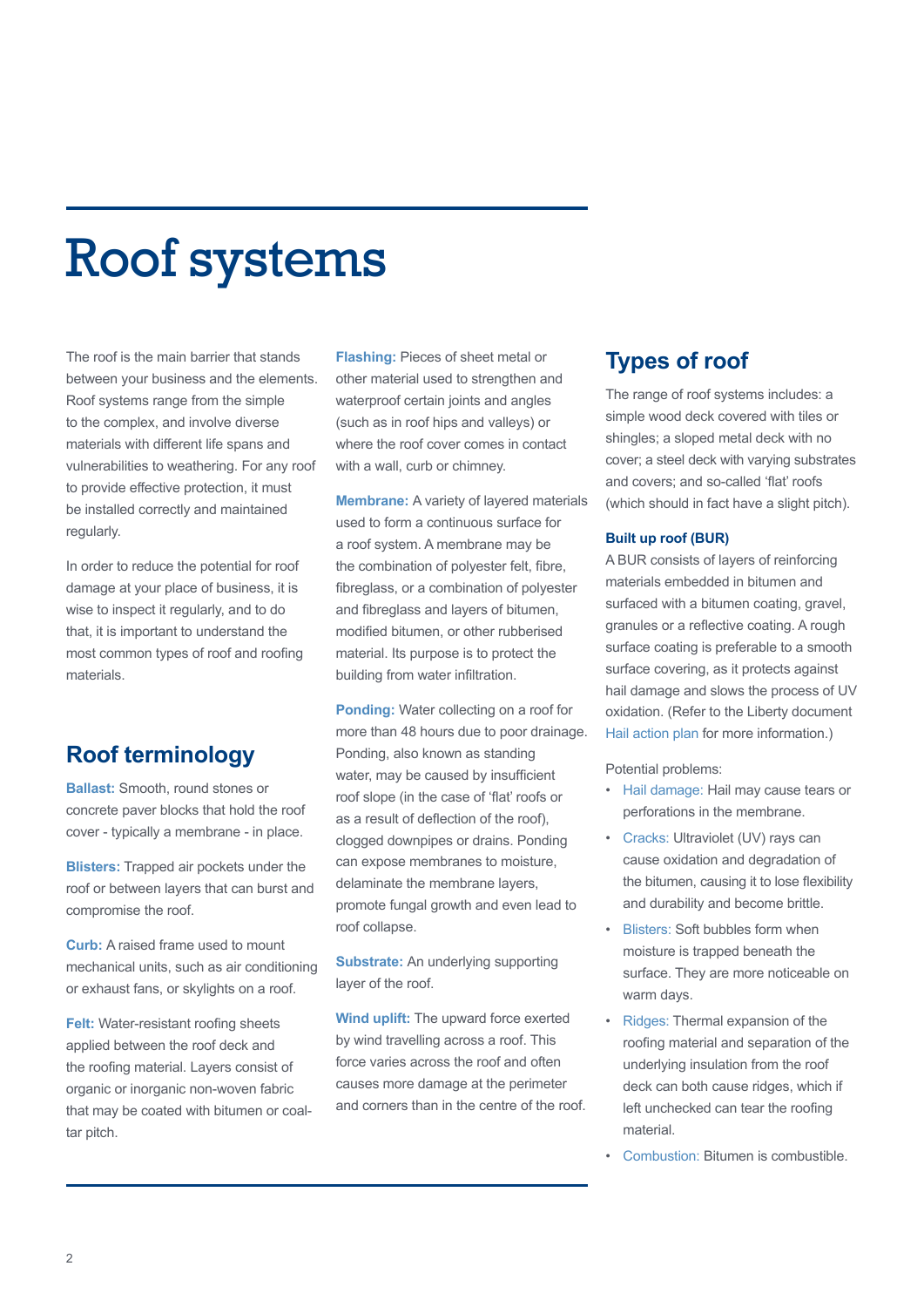#### Making sense of risk Risk engineering Asia Pacific

#### **Modified bitumen roofing**

Bitumen with one or more polymers added to increase its plastic or rubber qualities is known as modified bitumen. Roofs using modified bitumen membranes may be single-, two- or three-ply systems, often depending on the substrate that has been installed.

The membranes may be backed by a range of reinforcing materials including fibre, polyester felt or a polyester/ fibreglass composite, depending on the intended application. Modified bitumen roofing may be surfaced with mineral chips, granules, foil, reflective paint or other coatings.

Modified bitumen membranes are applied with an overlap of several centimetres using a hot torch, hot bitumen or a cold process, depending on the type of modifier.

Potential problems:

- Seam defects: Defects are caused by thermal expansion and contraction, stresses or defective installation techniques.
- Punctures: Trauma from tree branches, foot traffic, dropped tools and mechanical system components may all cause punctures. Vibrations from equipment can dislodge fasteners, which can then puncture the membrane.
- Blisters: These are an indication that moisture has penetrated the membrane.
- Oil-based contaminants: These may be transmitted to the roofing via roofmounted exhaust ducts.
- Exposure of the felt backing: Weather extremes over time can cause exposure of the backing material, which readily absorbs moisture.
- Combustion: Bitumen is combustible.

#### **Ethylene Propylene Diene Monomer (EPDM) roofing**

EPDM membranes are single-ply roofs that are regarded as durable and relatively resistant to UV rays and temperature fluctuation. They are flexible and adaptable to a variety of applications in that they may be mechanically fastened, adhered, or ballasted in place with stone or roof pavers.

Potential problems:

- Seam defects: Poor installation techniques can cause seam failure, and deterioration of membranes (becoming brittle and shrinking with age) may put stress on the seams.
- Attachment failure: Wind uplift may cause detachment of the membrane.
- Shrinkage: This may occur over the entire surface as the membrane ages.
- Reactions: The membrane may react with incompatible substances, such as grease, oil and petroleum solvents.
- Blisters: The localised loss of adhesion of the membrane from the underlying roof material is usually the result of trapped moisture.
- Flashing disruption: When the membrane becomes brittle or shrinks with age, the flashing may pull away.

#### **Polyvinyl Chloride (PVC) roofing**

PVC-based membranes are used as single-ply roofing. Although the PVC polymer is rigid, plasticisers are added to increase flexibility. Modern PVC-based membranes are reinforced with polyester or fibreglass and may be mechanically fastened or ballasted in place.

Green or 'living' roofs and rooftop gardens are increasingly seen as having environmental and social benefits through helping to reduce noise, creating healthy outdoor urban spaces, and

reducing a building's heating and cooling requirements.

A range of PVC-based membranes is used extensively to waterproof such roofs.

Potential problems:

- Seam defects: Poor installation techniques can cause seam failure, and deterioration of membranes (becoming brittle and shrinking with age) may put stress on the seams.
- Attachment failure: Wind uplift may cause detachment of the membrane.
- Shrinkage: This may occur over the entire surface as the membrane ages. This may be a particular problem with older PVC-based membranes, which may lack reinforcing and may not contain UV inhibitors. UV exposure can cause migration of the plasticisers, which makes the membrane vulnerable to shrinkage, cracking and punctures. Membranes installed directly over old bitumen roofs or polystyrene-based insulation can quickly become brittle as these substances accelerate the plasticiser migration.
- Reactions: The membrane may react with incompatible substances, such as grease, oil and petroleum solvents.
- Blisters: The localised loss of adhesion of the membrane from the underlying roof material is usually the result of trapped moisture.
- Flashing disruption: When the membrane becomes brittle or shrinks with age, the flashing may pull away.
- Shattering: Widespread fragmentation of older unreinforced membranes typically occurs with a sudden drop in temperature or during a hailstorm.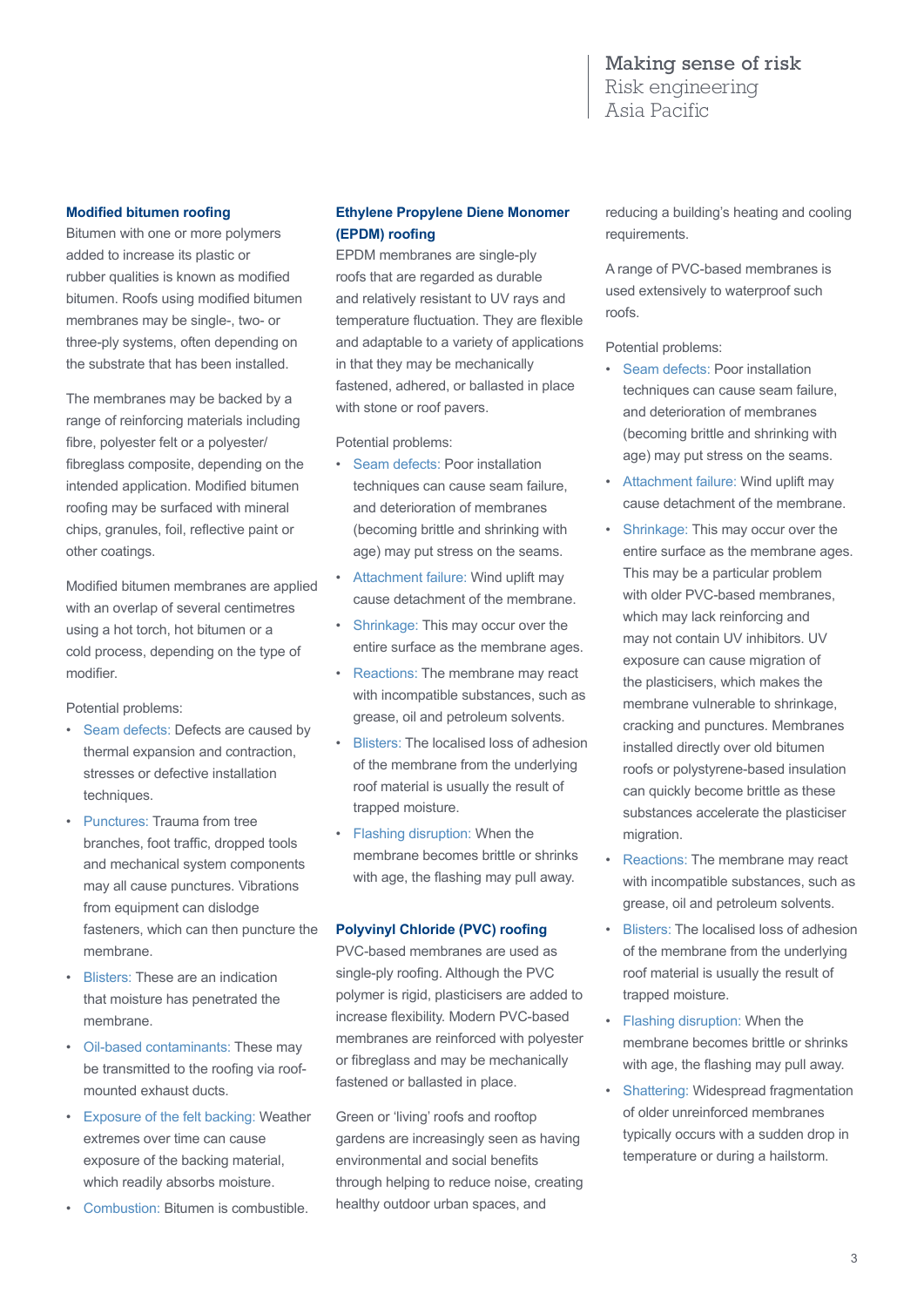#### **Metal roofing**

There are two types of metal roofing systems: structural and architectural. In structural metal roofing, the waterproofing layer is combined with the supporting deck layer. In architectural metal roofing, they are separate components.

Most metal roofing installations use steel, aluminium or copper.

Potential problems:

- Corrosion: All metal roofs may rust although protective coatings may slow or limit the process. Damage to the coating will accelerate corrosion. If neglected, rust can eat through metal panelling, making replacement the only viable option.
- Fastener damage: Corrosion, wind uplift, vibration and metal fatigue can all affect the integrity of metal roof fasteners. If enough fasteners loosen or fail, panels may shift and separate from the roof.
- Seam failure: Water penetration through gaps beneath roofing seams can cause loosening of panels and a greater risk of wind uplift.

## **Hail damage**

Hail may dent metal roofs and crack or break roofing tiles. The roof cap, flashing and other flat metal parts may take the brunt of the damage.

Smooth-surfaced roofs are more likely to be damaged by hail than well-maintained roofs covered by gravel or ballast. A blistered roof is more vulnerable to hail damage. (Refer to the Liberty document Hail action plan.)

### **Roof maintenance**

Regular and thorough roof inspections are important in maintaining a safe and secure building. Scheduled inspections and follow-up maintenance may be the difference between a roof that lasts its expected lifespan and one that fails prematurely. Regular inspections reduce the need for expensive emergency repairs and reduce the likelihood of structural damage.

Roof inspections should be scheduled according to the seasons: after summer, when UV exposure and high temperatures may have caused damage, and after winter in areas that experience very low temperatures, snow or ice. Interim inspections should follow hail storms, severe rain storms, and after high winds. Common problems that roofing inspectors should look for include:

- Restricted drainage from accumulated plant debris or construction materials can cause ponding.
- Ponding of water may damage roofing materials and can compress the roof insulation, further adding to the area of ponding.
- Fumes from externally venting exhaust systems that come into direct contact with roofing membranes can damage the membranes.
- The problems specific to different roofing types (detailed above) should be considered.